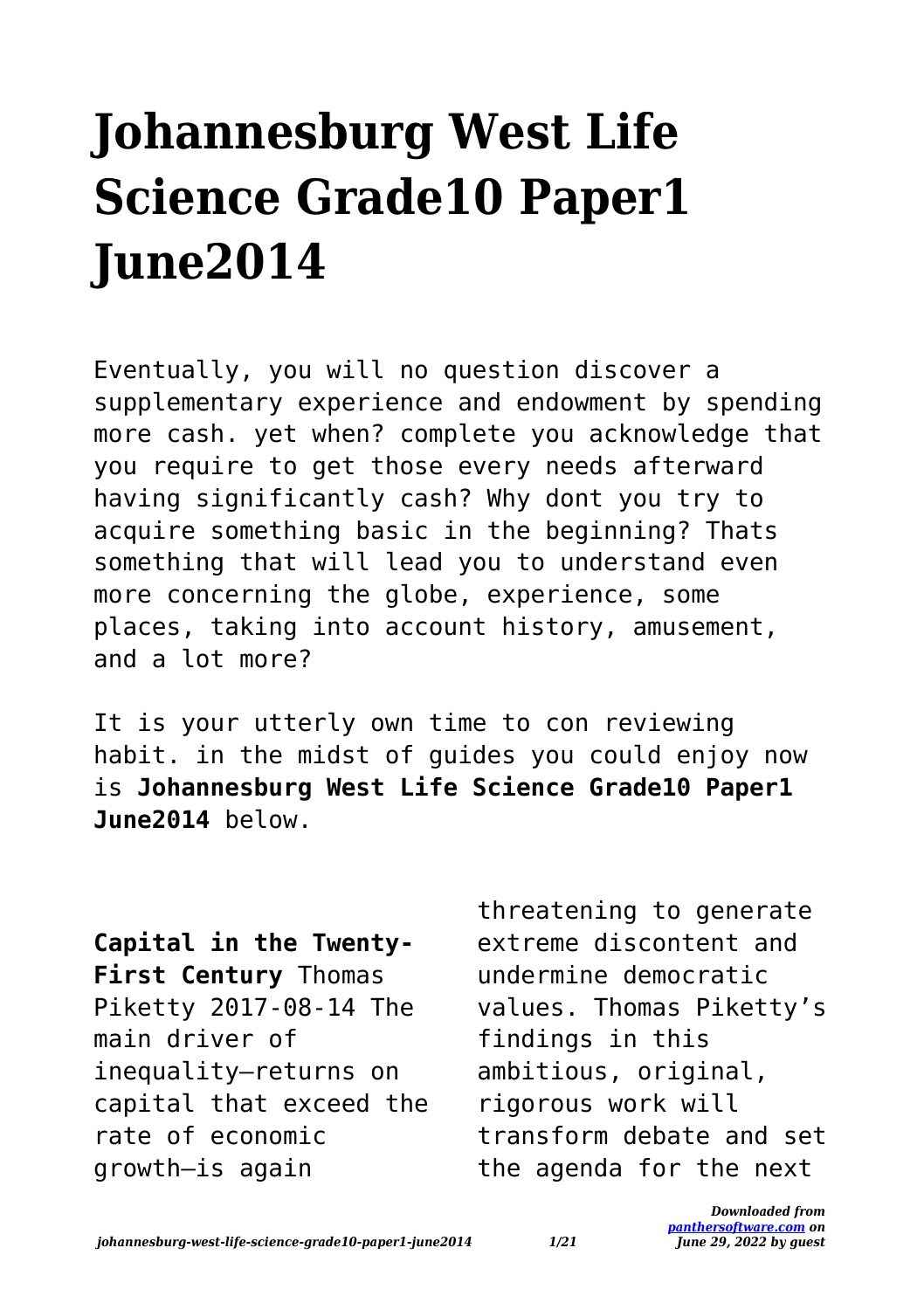generation of thought about wealth and inequality.

**The Athenaeum** 1914 *Fractured Lands* Scott Anderson 2017-05-04 In 2011, a series of antigovernment uprisings shook the Middle East and North Africa in what would become known as the Arab Spring. Few could predict that these convulsions, initially hailed in the West as a triumph of democracy, would give way to brutal civil war, the terrors of the Islamic State, and a global refugee crisis. But, as New York Times bestselling author Scott Anderson shows, the seeds of catastrophe had been sown long before. In this gripping account, Anderson examines the myriad complex causes of the region's profound unraveling, tracing the ideological conflicts of the present to their origins in the United

States invasion of Iraq in 2003 and beyond. From this investigation emerges a rare view into a land in upheaval through the eyes of six individuals—the matriarch of a dissident Egyptian family; a Libyan Air Force cadet with divided loyalties; a Kurdish physician from a prominent warrior clan; a Syrian university student caught in civil war; an Iraqi activist for women's rights; and an Iraqi day laborerturned-ISIS fighter. A probing and insightful work of reportage, Fractured Lands offers a penetrating portrait of the contemporary Arab world and brings the stunning realities of an unprecedented geopolitical tragedy into crystalline focus. **World Social Report 2020** Department of Economic and Social Affairs 2020-02-14 This report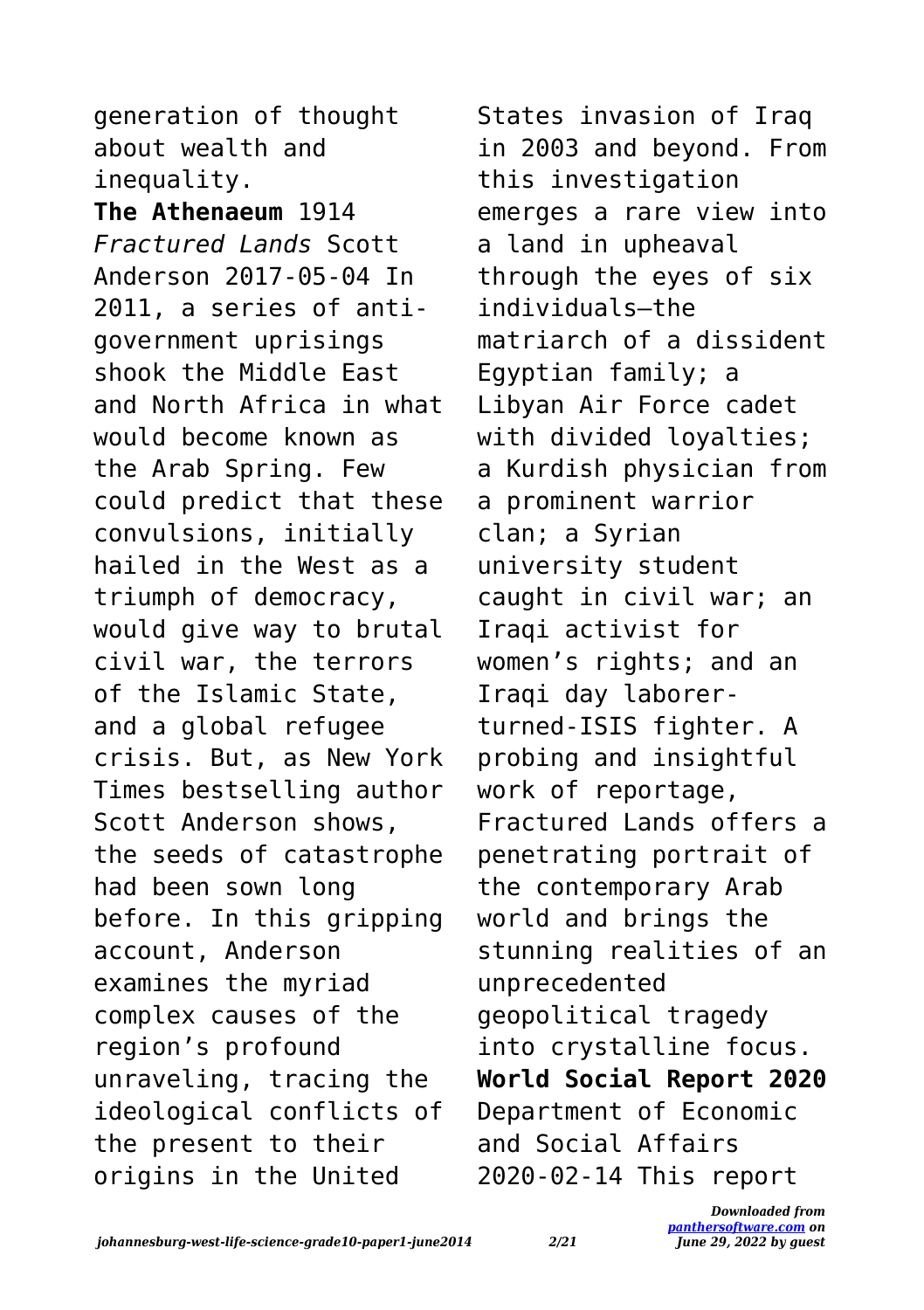examines the links between inequality and other major global trends (or megatrends), with a focus on technological change, climate change, urbanization and international migration. The analysis pays particular attention to poverty and labour market trends, as they mediate the distributional impacts of the major trends selected. It also provides policy recommendations to manage these megatrends in an equitable manner and considers the policy implications, so as to reduce inequalities and support their implementation. People of Today 2006 **Antimicrobial Resistance** World Health Organization 2014 Summary report published as technical document with reference number: WHO/HSE/PED/AIP/2014.2.

**Global Education Monitoring Report 2020** UNESCO 2020-07-07 This publication assesses progress towards Sustainable Development Goal 4 (SDG 4) on education and its ten targets, as well as other related education targets in the SDG agenda. It addresses inclusion in education, drawing attention to all those excluded from education, because of background or ability. The report is motivated by the explicit reference to inclusion in the 2015 Incheon Declaration, and the call to ensure an inclusive and equitable quality education in the formulation of SDG 4, the global goal for education. It reminds us that, no matter what argument may be built to the contrary, we have a moral imperative to ensure every child has a right to an appropriate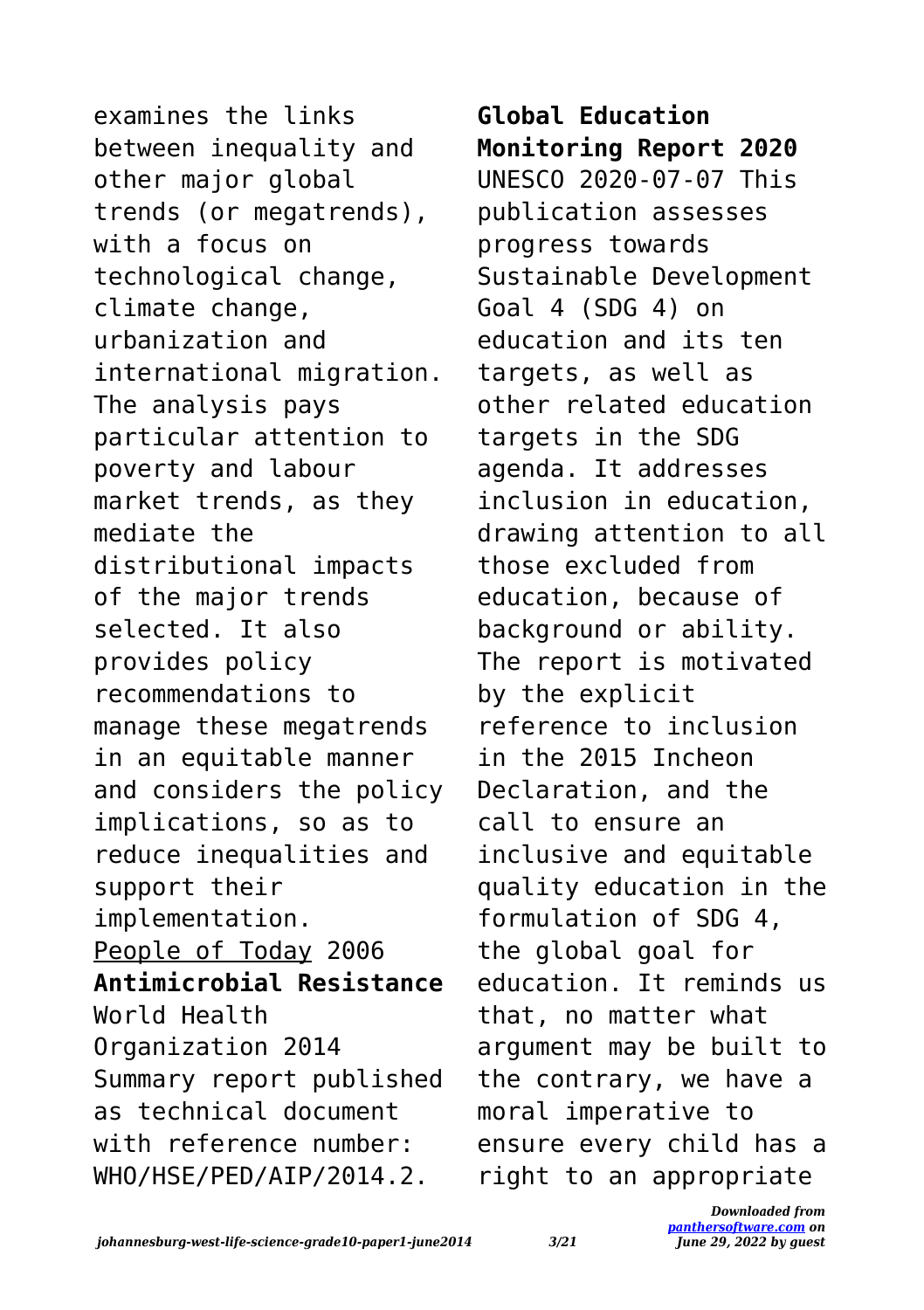education of high quality. **Environmental Learning** Mark Rickinson 2009-09-18 Environmental education and education for sustainable development have become features of many countries' formal education systems. To date, however, there have been few attempts to explore what such learning looks and feels like from the perspective of the learners. Based on indepth empirical studies in school and university classrooms, this book presents rich insights into the complexities and dynamics of students' environmental learning. The authors show how careful analysis of students' environmental learning experiences can provide powerful pointers for future practice, policy and research. Environmental Learning

will be a key resource for educators, teacher educators, decisionmakers and researchers involved in education and sustainable development. **Sustainable Human Resource Management** Ina Ehnert 2009-07-07 Predictions are that sustainability becomes the next big topic for Human Resource Management after internationalization and globalization. This book gives new answers to these questions: - How can HRM contribute to attracting, developing and retaining highly qualified human resources over time? - How can a paradox perspective contribute to understanding and coping with paradoxical tensions? - How can sustainability be used as a 'deliberate strategy' for HRM? The conceptual part of the book looks at the notion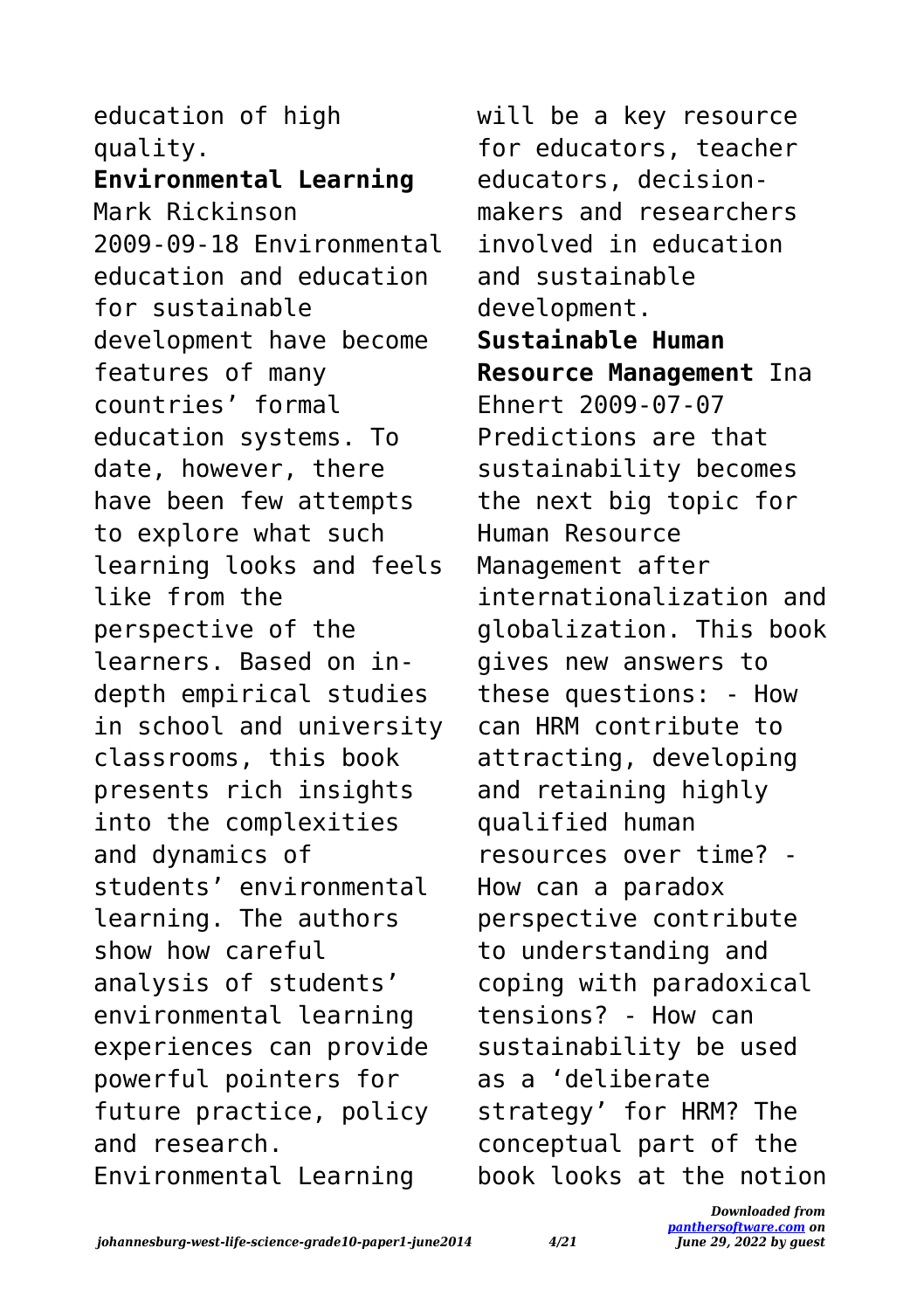of sustainability, opens it up for Strategic HRM and identifies blind spots in Strategic HRM theory. Paradox theory is introduced as an analytical framework for Sustainable HRM. Initial suggestions are made for sustainability strategies and for coping with paradoxes and tensions. The exploratory part examines how 50 European Multinationals communicate their understanding of sustainability and HRM and which HR issues and practices they are linking to the topic. The God-fearer Dan Jacobson 1992 In a medieval Europe in which the Christers are a persecuted minority and the God-Fearers are the majority, Kobus, an elderly Bookbinder with a guilty secret, is haunted by two mysterious children. UNESCO science report

UNESCO 2015-11-09 There are fewer grounds today than in the past to deplore a North‑South divide in research and innovation. This is one of the key findings of the UNESCO Science Report: towards 2030. A large number of countries are now incorporating science, technology and innovation in their national development agenda, in order to make their economies less reliant on raw materials and more rooted in knowledge. Most research and development (R&D) is taking place in highincome countries, but innovation of some kind is now occurring across the full spectrum of income levels according to the first survey of manufacturing companies in 65 countries conducted by the UNESCO Institute for Statistics and summarized in this report. For many lower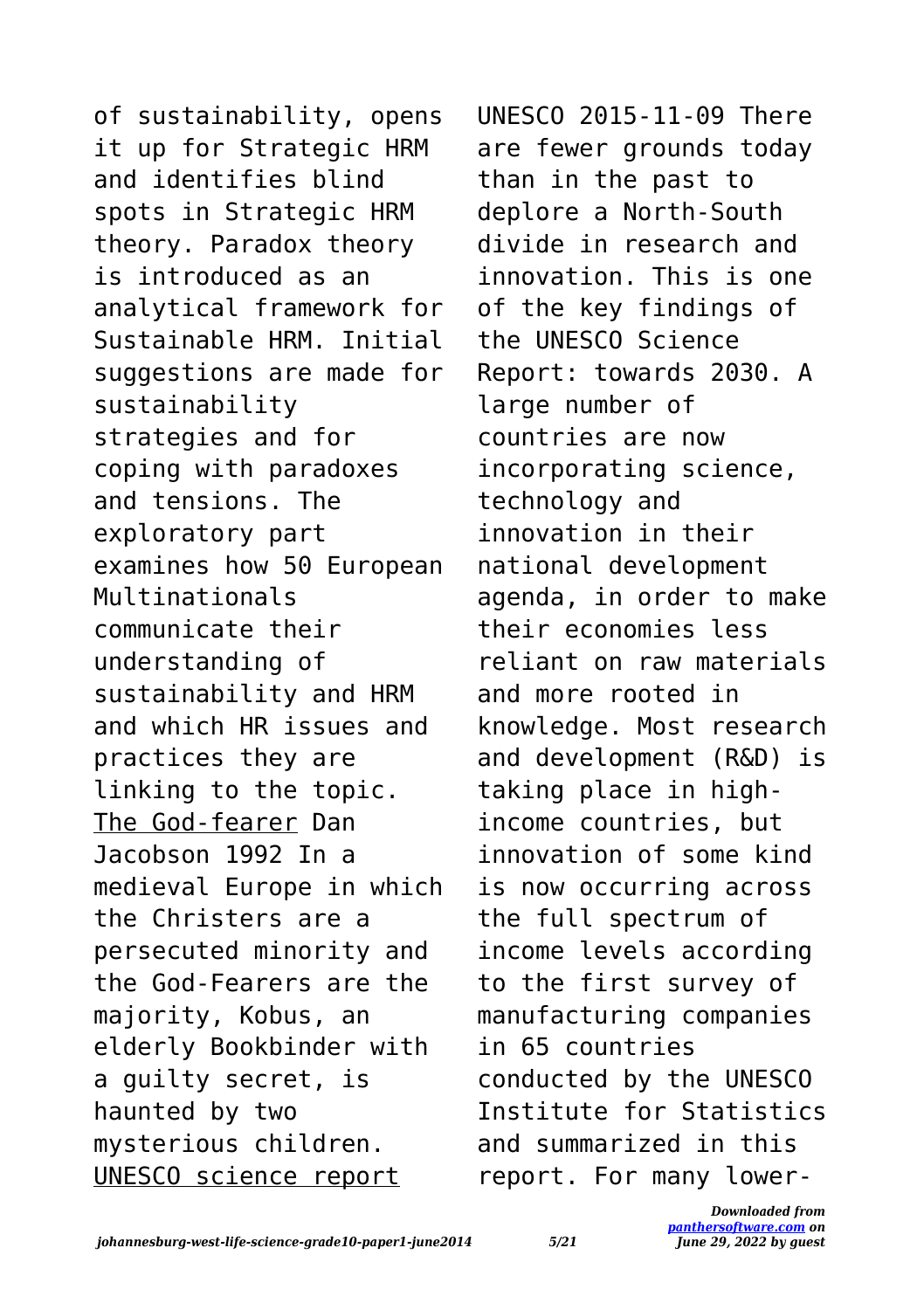income countries, sustainable development has become an integral part of their national development plans for the next 10–20 years. Among higher-income countries, a firm commitment to sustainable development is often coupled with the desire to maintain competitiveness in global markets that are increasingly leaning towards 'green' technologies. The quest for clean energy and greater energy efficiency now figures among the research priorities of numerous countries. Written by more than 50 experts who are each covering the country or region from which they hail, the UNESCO Science Report: towards 2030 provides more country-level information than ever before. The trends and developments in science, technology and

innovation policy and governance between 2009 and mid-2015 described here provide essential baseline information on the concerns and priorities of countries that could orient the implementation and drive the assessment of the 2030 Agenda for Sustainable Development in the years to come. *Get a Life* Nadine Gordimer 2005 Paul Bannerman, an ecologist in Africa, believes he controls the trajectory of his life, with the markers of vocation and marriage. But when he's diagnosed with thyroid cancer and prescribed treatment that makes him radioactive and for a period a danger to others, he questions, as Auden wrote, 'What authority gives/ Existence its surprise.' Taken in by his parents, businessman Adrian and successful lawyer Lyndsay, to protect his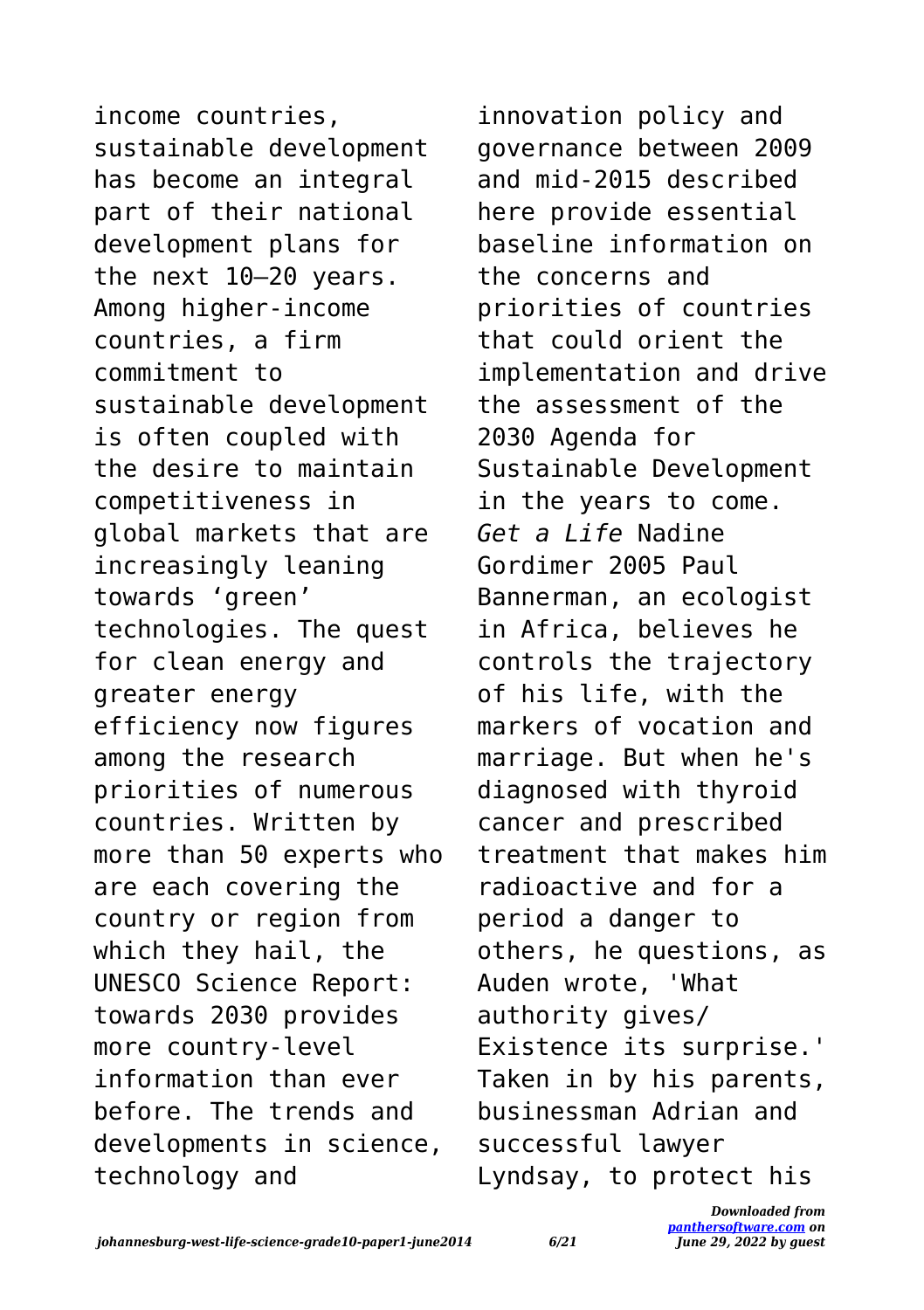wife and child from radiation, back in his childhood garden he faces the contradiction between the values of his conservation work and those of his wife, an advertising agency executive. While threat of projects to build a nuclear reactor and drain the country's vital wetlands preoccupy Paul, the strange state of his existence leads his mother to face her own past. With Paul cured and normality apparently returned, his parents take a holiday in Mexico to fulfil the archaeological vocation his father missed. The consequence of this is the final surprise of passionate existences. *Reading in the mobile era* West, Mark 2014-04-28 Millions of people do not read for one reason: they do not have access to text. But mobile phones and cellular networks are

transforming a scarce resource into an abundant one. Drawing on the analysis of over 4,000 surveys collected in seven developing countries and corresponding qualitative interviews, this report paints a detailed picture of who reads books and stories on mobile devices and why. The findings illuminate, for the first time, the habits, beliefs and profiles of mobile readers in developing countries. This information points to strategies to expand mobile reading and, by extension, the educational and socioeconomic benefits associated with increased reading. Mobile technology can advance literacy and learning in underserved communities around the world. This report shows how.

## **World Wildlife Crime**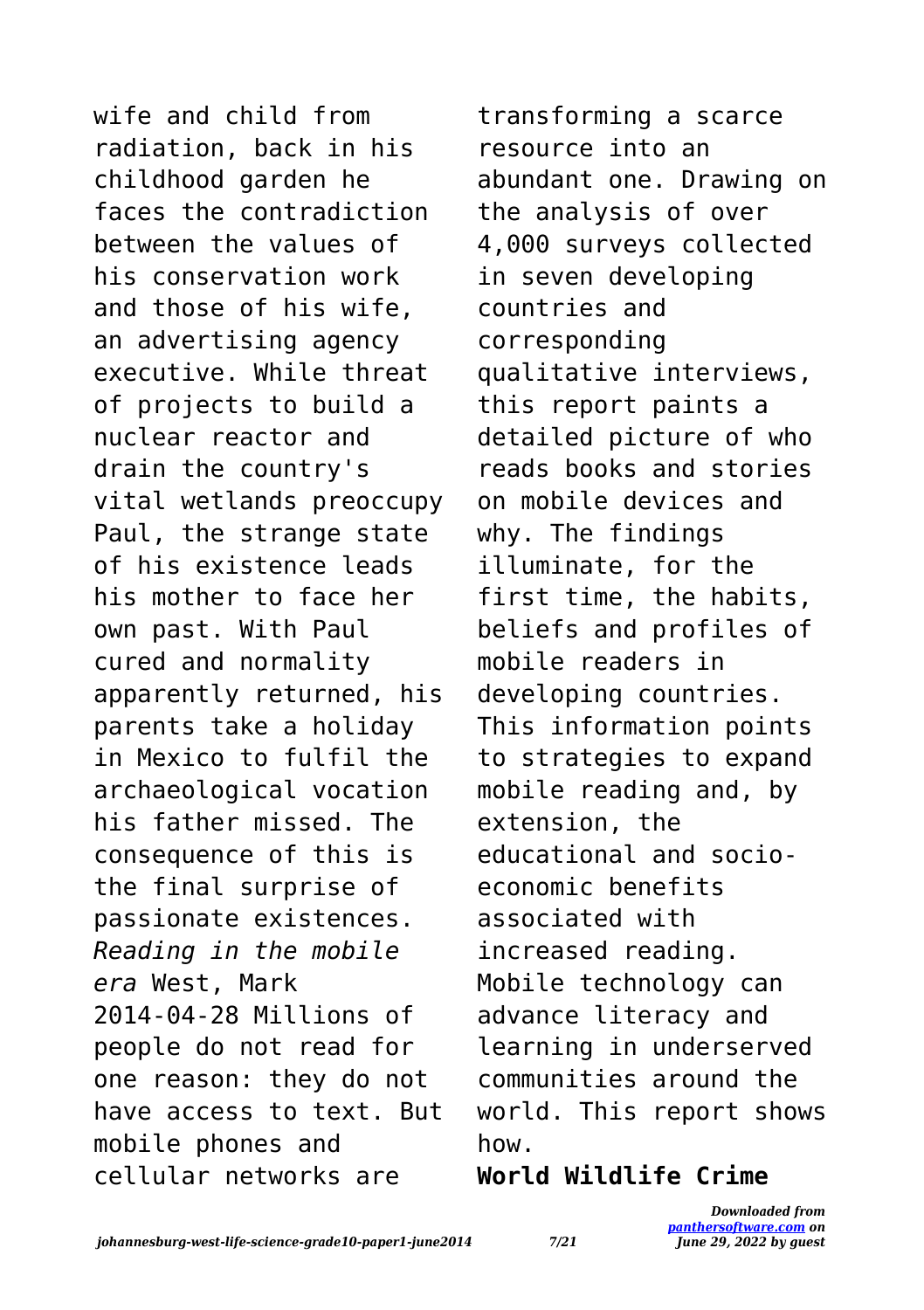**Report 2020** United Nations Publications 2021-03-31 The report presents the latest assessment of global trends in wildlife crime. It includes discussions on illicit rosewood, ivory, rhino horn, pangolin scales, live reptiles, tigers and other big cats, and European eel. The COVID-19 (coronavirus) pandemic has highlighted that wildlife crime is a threat not only to the environment and biodiversity, but also to human health, economic development and security. Zoonotic diseases - those caused by pathogens that spread from animals to humans represent up to 75% of all emerging infectious diseases. Trafficked wild species and the resulting products offered for human consumption, by definition, escape any hygiene or sanitary

control, and therefore pose even greater risks of infection. *New Realities in Foreign Affairs* Volker Stanzel 2019-07-08 Moderne Diplomatie wirkt heute in viele Bereiche des modernen Lebens hinein. Sie ist zugleich selbst neuen Einflüssen ausgesetzt. Faktoren, die unsere Gesellschaften verändern, verändern auch unser Regierungshandeln, auch in der Außenpolitik, seien es Digitalisierung, emotionalisierte Sensibilitäten unserer Öffentlichkeiten oder nicht-staatliche internationale Akteure. Derartige Entwicklungen müssen von der Diplomatie aufgenommen werden, damit sie weiter als Instrument einer Regierung funktionieren kann. Regierungen sollten Wege finden, zwischen den neuen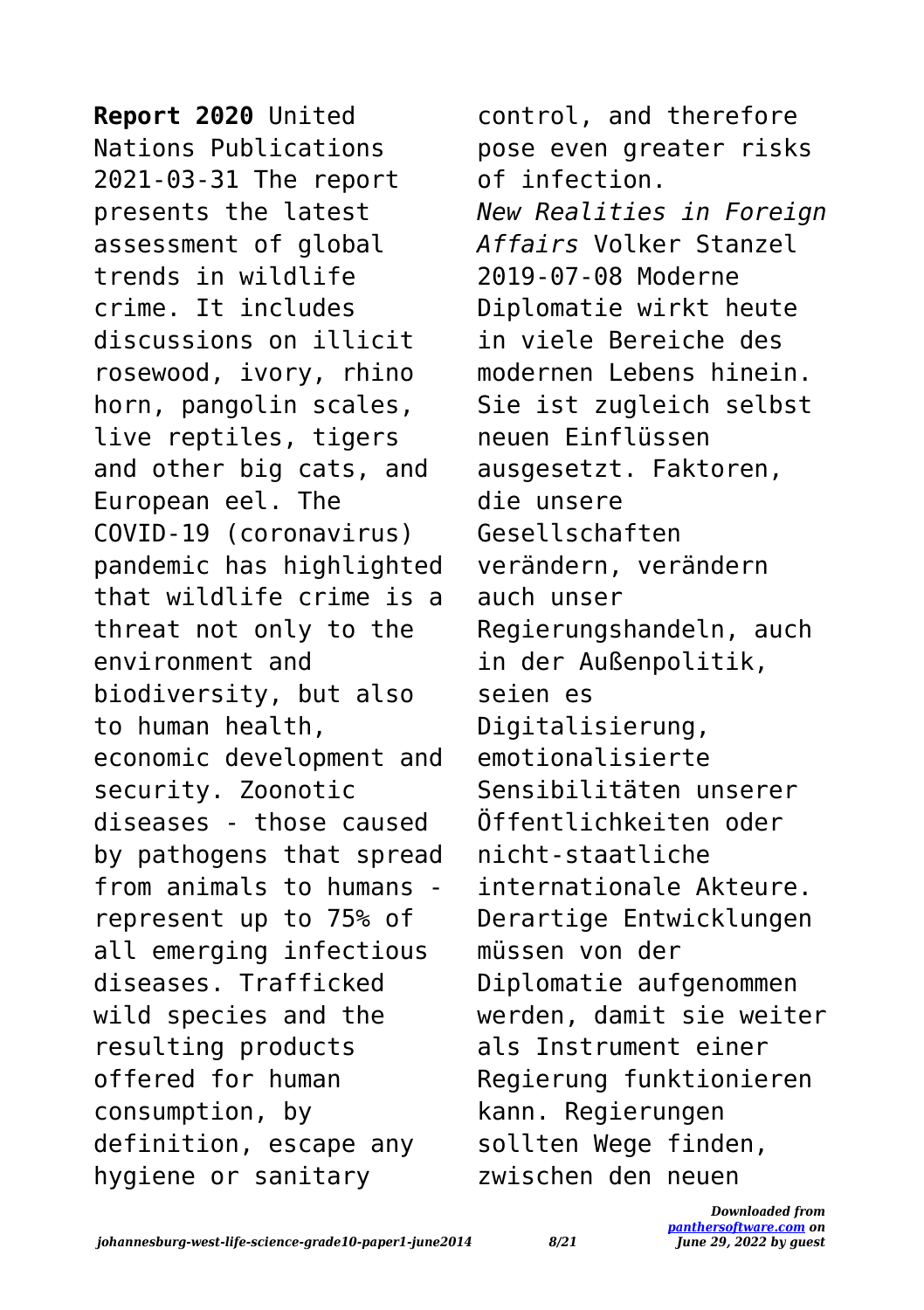Bedürfnissen der Gesellschaft und den Notwendigkeiten legitimen Regierungshandelns zu vermitteln. Das Ziel sollte sein, als souveräner Staat handeln zu können und zugleich das Potential der tiefgreifenden gesellschaftlichen Veränderungen zu nutzen. Mit Beiträgen von Volker Stanzel, Sascha Lohmann, Andrew Cooper, Christer Jönsson, Corneliu Bjola, Emillie V. de Keulenaar, Jan Melissen, Karsten D. Voigt, Kim B. Olsen, Hanns W. Maull und R. S. Zaharna **Issues and trends in education for sustainable development** Leicht, Alexander 2018-02-19 Safe Management of Wastes from Health-care Activities A. Prüss 1999 **Study and Master Life Sciences Grade 11 CAPS Study Guide** Gonasagaren S. Pillay 2014-08-21

**Cambridge Advanced Learner's Dictionary KLETT VERSION** Kate Woodford 2003-02-13 The Cambridge Advanced Learner's Dictionary gives the vital support which advanced students need, especially with the essential skills: reading, writing, listening and speaking. In the book: \* 170,000 words, phrases and examples \* New words: so your English stays upto-date \* Colour headwords: so you can find the word you are looking for quickly \* Idiom Finder \* 200 'Common Learner Error' notes show how to avoid common mistakes \* 25,000 collocations show the way words work together \* Colour pictures: 16 full page colour pictures On the CD-ROM: \* Sound: recordings in British and American English, plus practice tools to help improve pronunciation \* UNIQUE!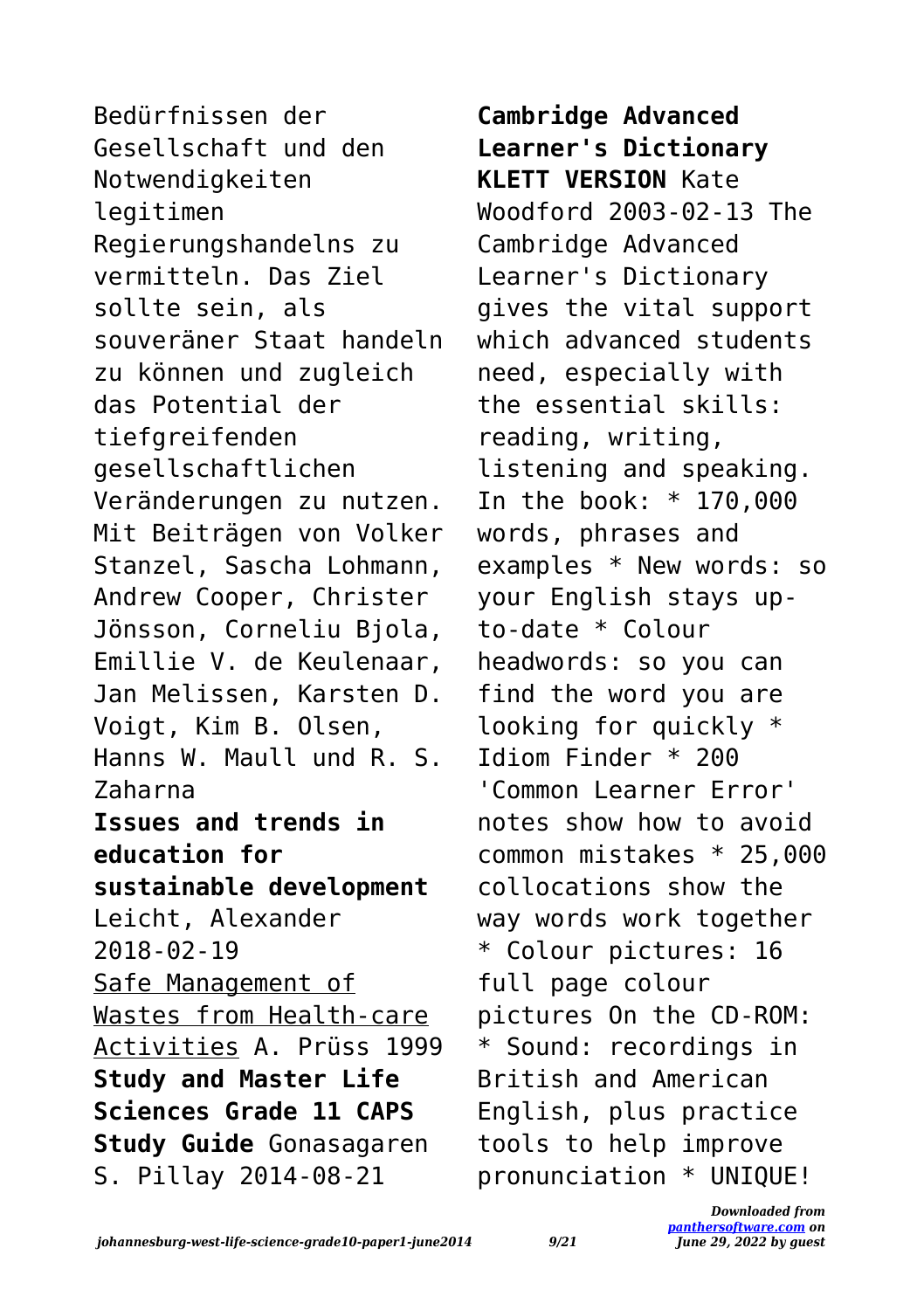Smart Thesaurus helps you choose the right word \* QUICKfind looks up words for you while you are working or reading on screen \* UNIQUE! SUPERwrite gives on screen help with grammar, spelling and collocation when you are writing \* Hundreds of interactive exercises **Disease Control Priorities, Third Edition (Volume 6)** Prabhat Jha 2017-12-04 Infectious diseases are the leading cause of death globally, particularly among children and young adults. The spread of new pathogens and the threat of antimicrobial resistance pose particular challenges in combating these diseases. Major Infectious Diseases identifies feasible, cost-effective packages of interventions and strategies across delivery platforms to

prevent and treat HIV/AIDS, other sexually transmitted infections, tuberculosis, malaria, adult febrile illness, viral hepatitis, and neglected tropical diseases. The volume emphasizes the need to effectively address emerging antimicrobial resistance, strengthen health systems, and increase access to care. The attainable goals are to reduce incidence, develop innovative approaches, and optimize existing tools in resource-constrained settings. Study and Master Mathematical Literacv Grade 12 CAPS Learner's Book Karen Morrison 2014-05-01 **UNESCO Science Report** UNESCO 2021-06-18 *World Migration Report 2020* United Nations 2019-11-27 Since 2000, IOM has been producing world migration reports. The World Migration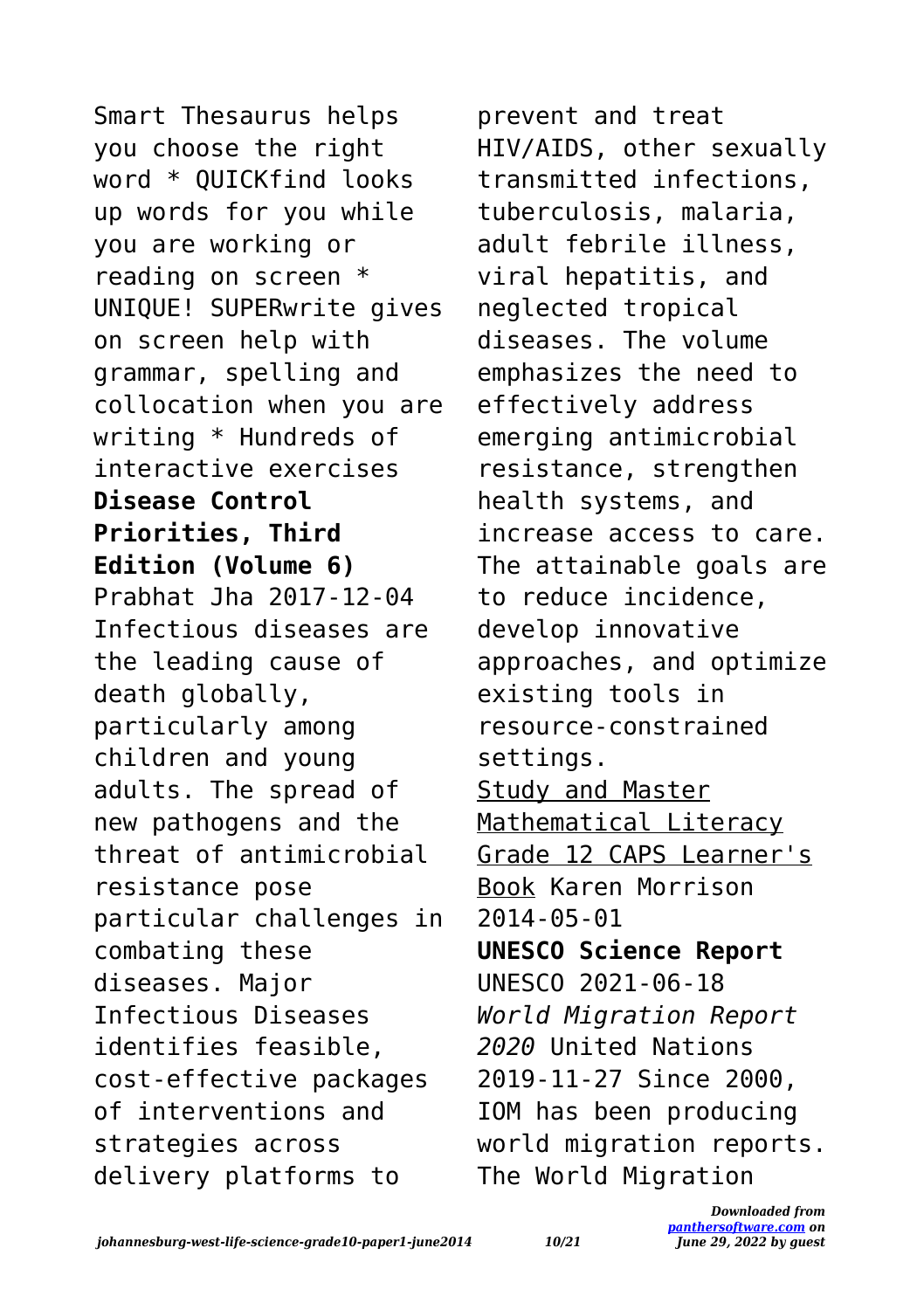Report 2020, the tenth in the world migration report series, has been produced to contribute to increased understanding of migration throughout the world. This new edition presents key data and information on migration as well as thematic chapters on highly topical migration issues, and is structured to focus on two key contributions for readers: Part I: key information on migration and migrants (including migration-related statistics); and Part II: balanced, evidencebased analysis of complex and emerging migration issues. **Python for Data Analysis** Wes McKinney 2017-09-25 Get complete instructions for manipulating, processing, cleaning, and crunching datasets in Python. Updated for Python 3.6, the second

edition of this hands-on guide is packed with practical case studies that show you how to solve a broad set of data analysis problems effectively. You'll learn the latest versions of pandas, NumPy, IPython, and Jupyter in the process. Written by Wes McKinney, the creator of the Python pandas project, this book is a practical, modern introduction to data science tools in Python. It's ideal for analysts new to Python and for Python programmers new to data science and scientific computing. Data files and related material are available on GitHub. Use the IPython shell and Jupyter notebook for exploratory computing Learn basic and advanced features in NumPy (Numerical Python) Get started with data analysis tools in the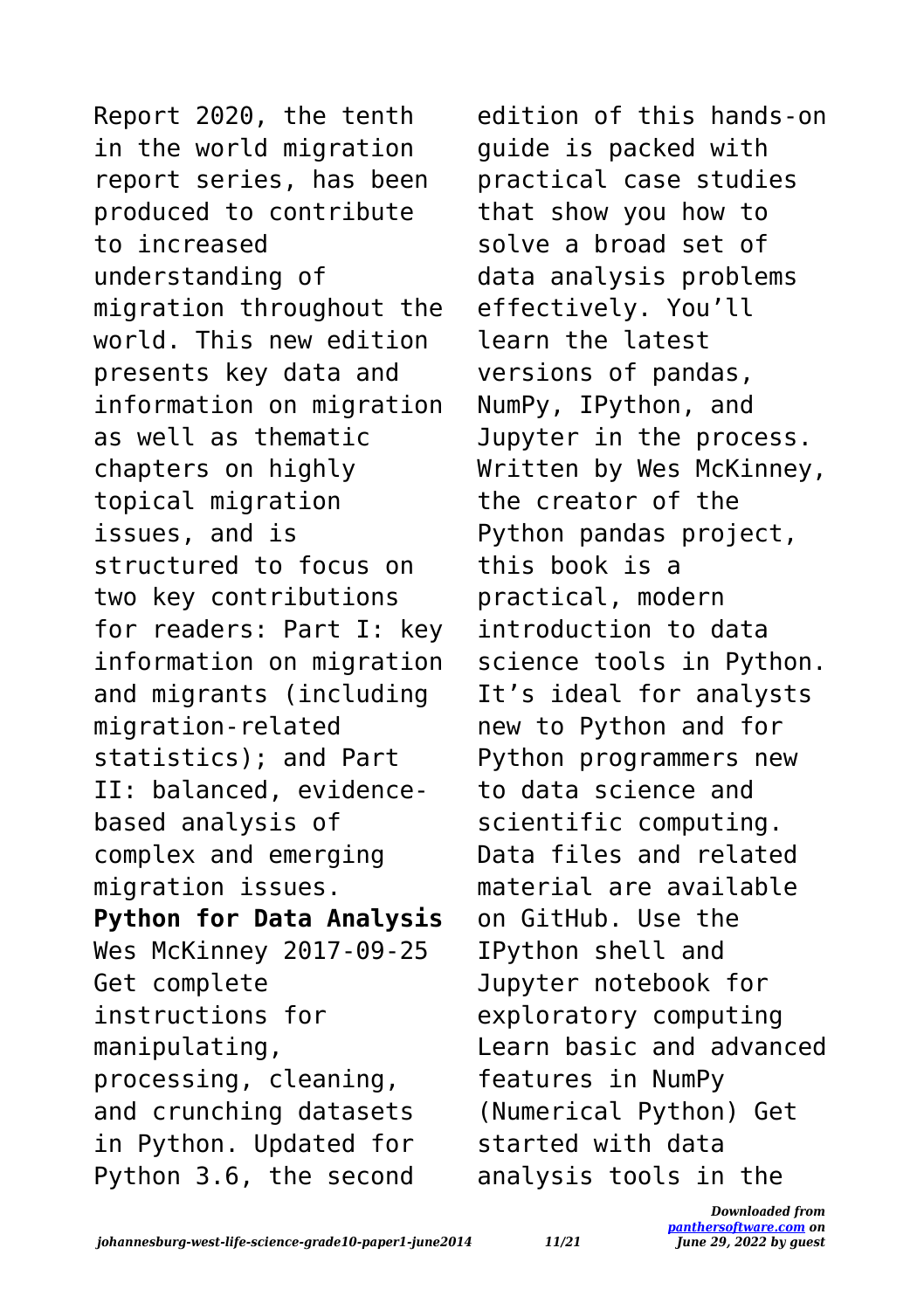pandas library Use flexible tools to load, clean, transform, merge, and reshape data Create informative visualizations with matplotlib Apply the pandas groupby facility to slice, dice, and summarize datasets Analyze and manipulate regular and irregular time series data Learn how to solve real-world data analysis problems with thorough, detailed examples **Self-directed learning research and its impact on educational practice** Elsa Mentz 2021-05-17 This scholarly book is the third volume in an NWU book series on selfdirected learning and is devoted to self-directed learning research and its impact on educational practice. The importance of selfdirected learning for learners in the 21st century to equip themselves with the

necessary skills to take responsibility for their own learning for life cannot be over emphasised. The target audience does not only consist of scholars in the field of selfdirected learning in Higher Education and the Schooling sector but includes all scholars in the field of teaching and learning in all education and training sectors. The book contributes to the discourse on creating dispositions towards self-directed learning among all learners and adds to the latest body of scholarship in terms of self-directed learning. Although from different perspectives, all chapters in the book are closely linked together around selfdirected learning as a central theme, following on the work done in Volume 1 of this series (Self-Directed Learning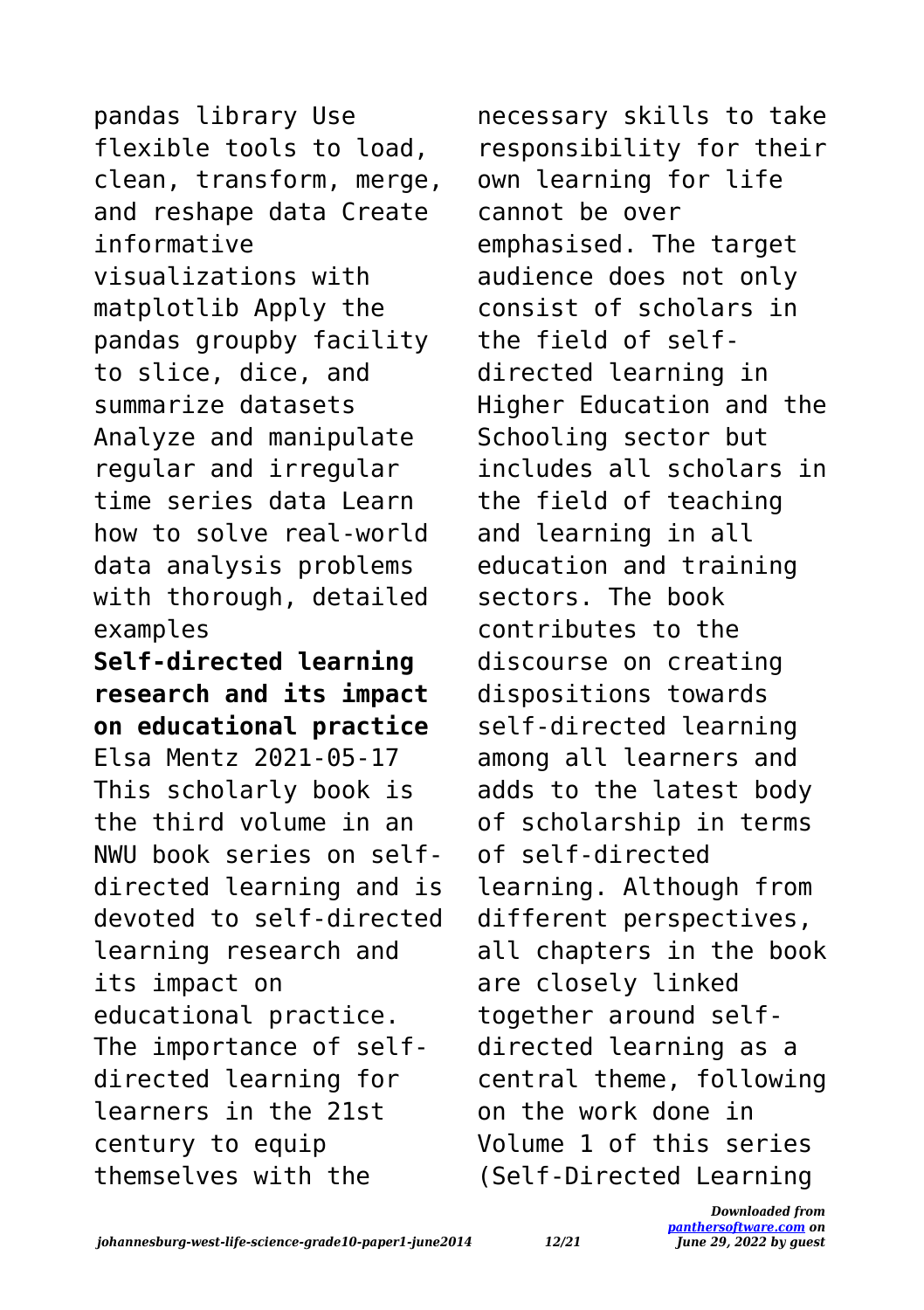for the 21st Century: Implications for Higher Education) to form a rich knowledge bank of work on self-directed learning.

**The Fourth Industrial Revolution** Klaus Schwab 2017-01-03 The founder and executive chairman of the World Economic Forum on how the impending technological revolution will change our lives We are on the brink of the Fourth Industrial Revolution. And this one will be unlike any other in human history. Characterized by new technologies fusing the physical, digital and biological worlds, the Fourth Industrial Revolution will impact all disciplines, economies and industries - and it will do so at an unprecedented rate. World Economic Forum data predicts that by 2025 we will see: commercial use of

nanomaterials 200 times stronger than steel and a million times thinner than human hair; the first transplant of a 3D-printed liver; 10% of all cars on US roads being driverless; and much more besides. In The Fourth Industrial Revolution, Schwab outlines the key technologies driving this revolution, discusses the major impacts on governments, businesses, civil society and individuals, and offers bold ideas for what can be done to shape a better future for all. Taming the Disorderly City Martin J. Murray 2008 In postapartheid Johannesburg, tensions of race and class manifest themselves starkly in struggles over 'rights to the city'. Martin J. Murray brings together urban theory and local knowledge to draw a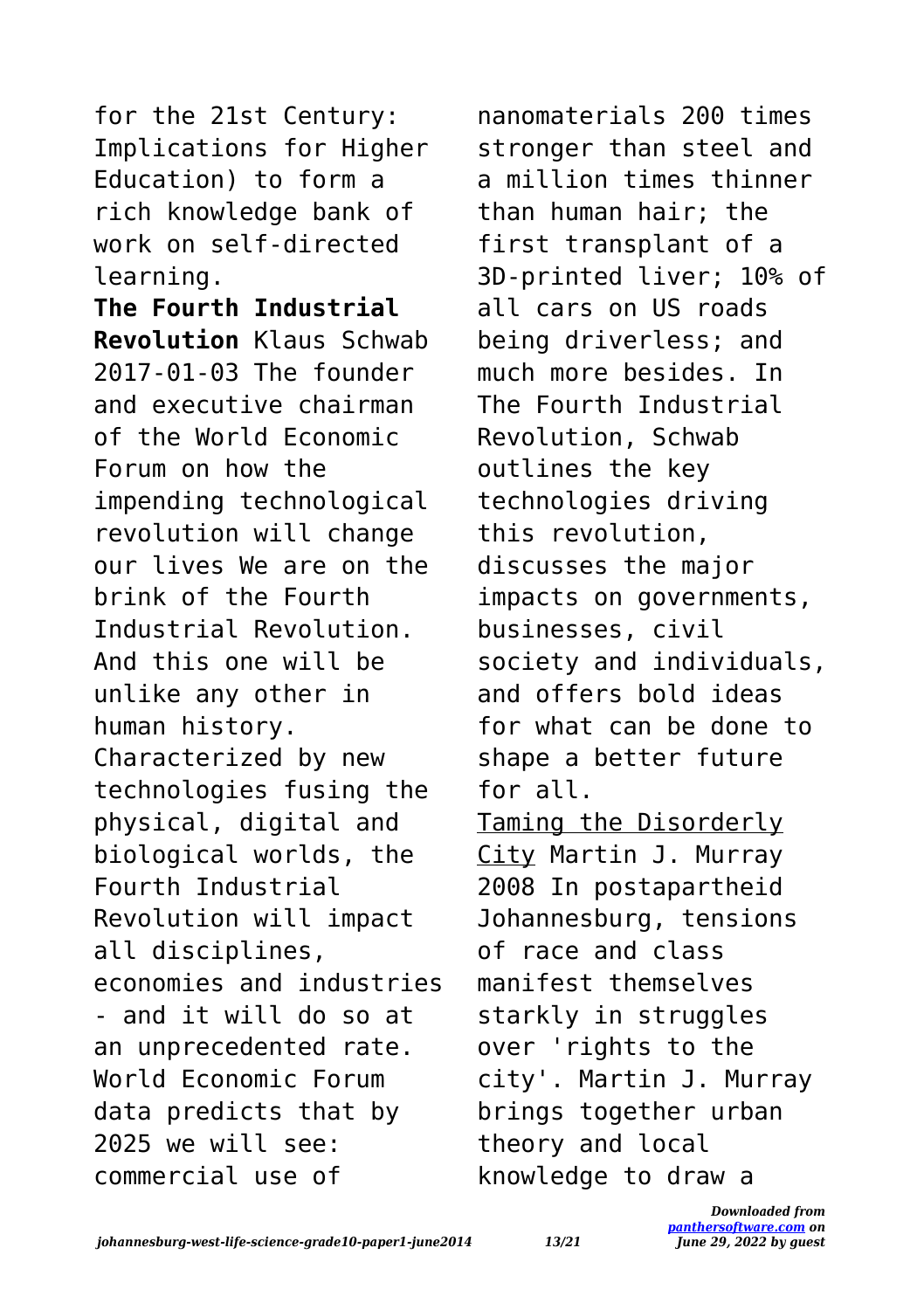picture of this city, where real estate agents and the very poor fight for control of space. The Farther Frontier Lysle E. Meyer 1992 Although the United States never became a participant in the imperialistic partition of Africa, a surprising number of Americans were involved with the socalled Dark Continent during the period when European penetration led to conquest and colonial rule. This book examines the activities of six Americans who played important roles in the West's relations with Africa in that era. The subjects discussed are Thomas Jefferson Bowen, who established the first American mission posts in Yorubaland and tried to penetrate the Muslim sphere beyond the Niger (1848-57); Paul Du Chaillu, explorer of Gabon and popular writer on Africa (1855-1903);

Charles Chaille-Long, soldier-explorer who served the Egyptian government in the Sudan and in East Africa (1870-82); Henry Shelton Sanford, a diplomat and lobbyist who was a significant figure in negotiations leading to the colonial opening of the Congo (1877-90); John Hays Hammond, a mining engineer in South Africa (1893-96) who was a central participant in the Jameson Raid episode, which helped precipitate the Anglo-Boer War; and Carl Akeley, taxidermisthunter-naturalist who led five collecting expeditions to Africa and produced highly influential museum exhibitions of African wildlife (1896-1926). These biographical studies help to fill out the picture of American ties to Africa presented in several surveys published in the last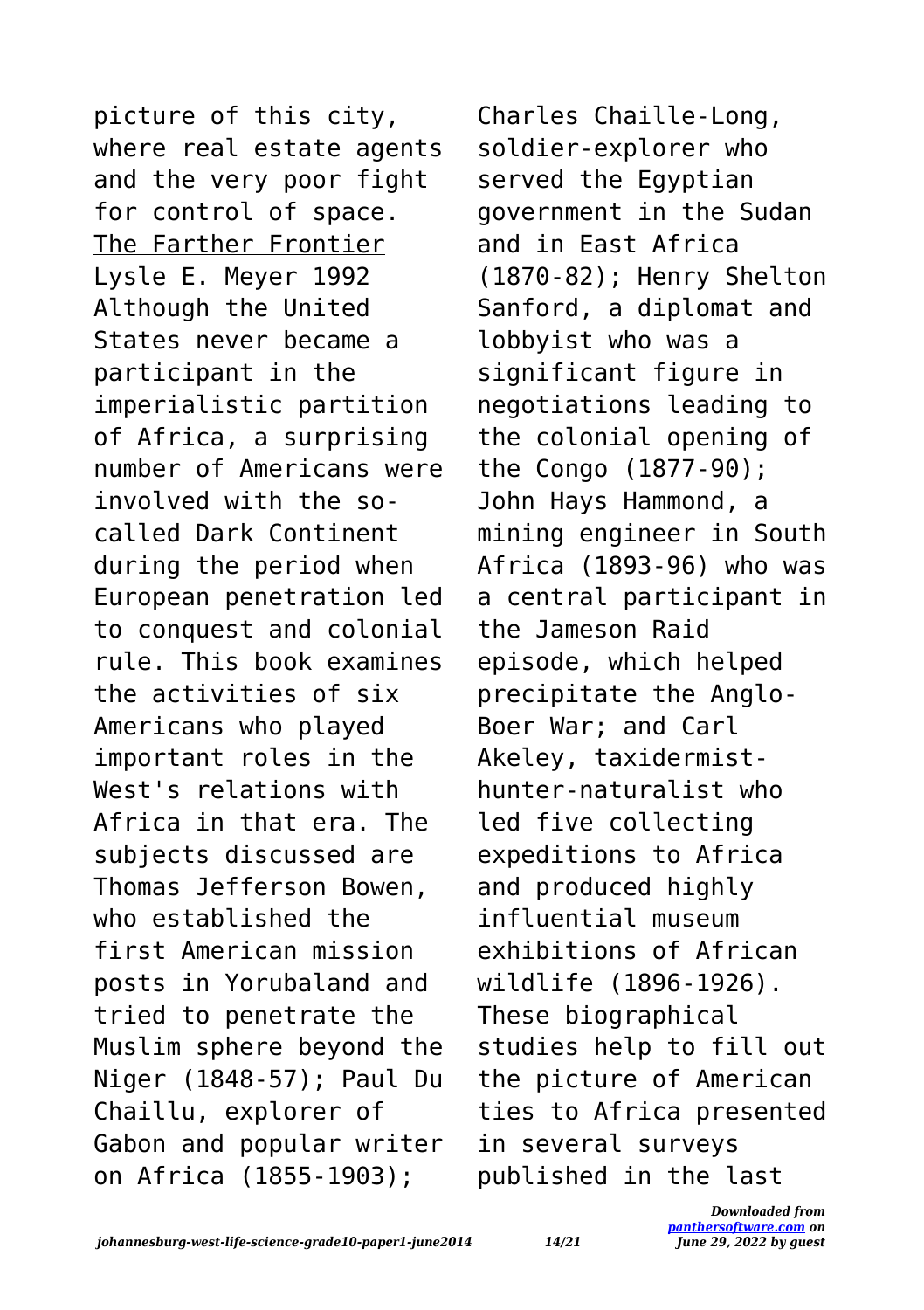thirty-five years. While many of their countrymen found opportunities and tempting challenges in the developing frontier territories of their own country, the men covered here were drawn to a more exotic part of the world, where their experiences sometimes rivalled in excitement those of better-known European adventurers in Africa. Coming from dissimilar geographical and occupational backgrounds, these six Americans dealt with Africa in different ways: for the most part they were concerned with widely separated regions of the continent over almost a century. Al] their stories, however, contribute meaningfully toward our understanding of the history of America's connections with Africa during the nineteenth and early twentieth centuries. Based on extensive

research in archival sources as well as on a critical evaluation of secondary materials, the case studies in this collection demonstrate in fascinating detail that such Americans were noteworthy actors in the evolution of Africa's confrontation with the outside world. One of the major themes to which the author gives his attention is the image of Africa that was created in the Western mind during the period involved and, indeed, long after. Several of the figures examined contributed in major ways to the peculiar representation of Africa and its people that governed Americans' perception of them for several generations. In this and in other respects Meyer's book provides insights that are relevant for both African and American history.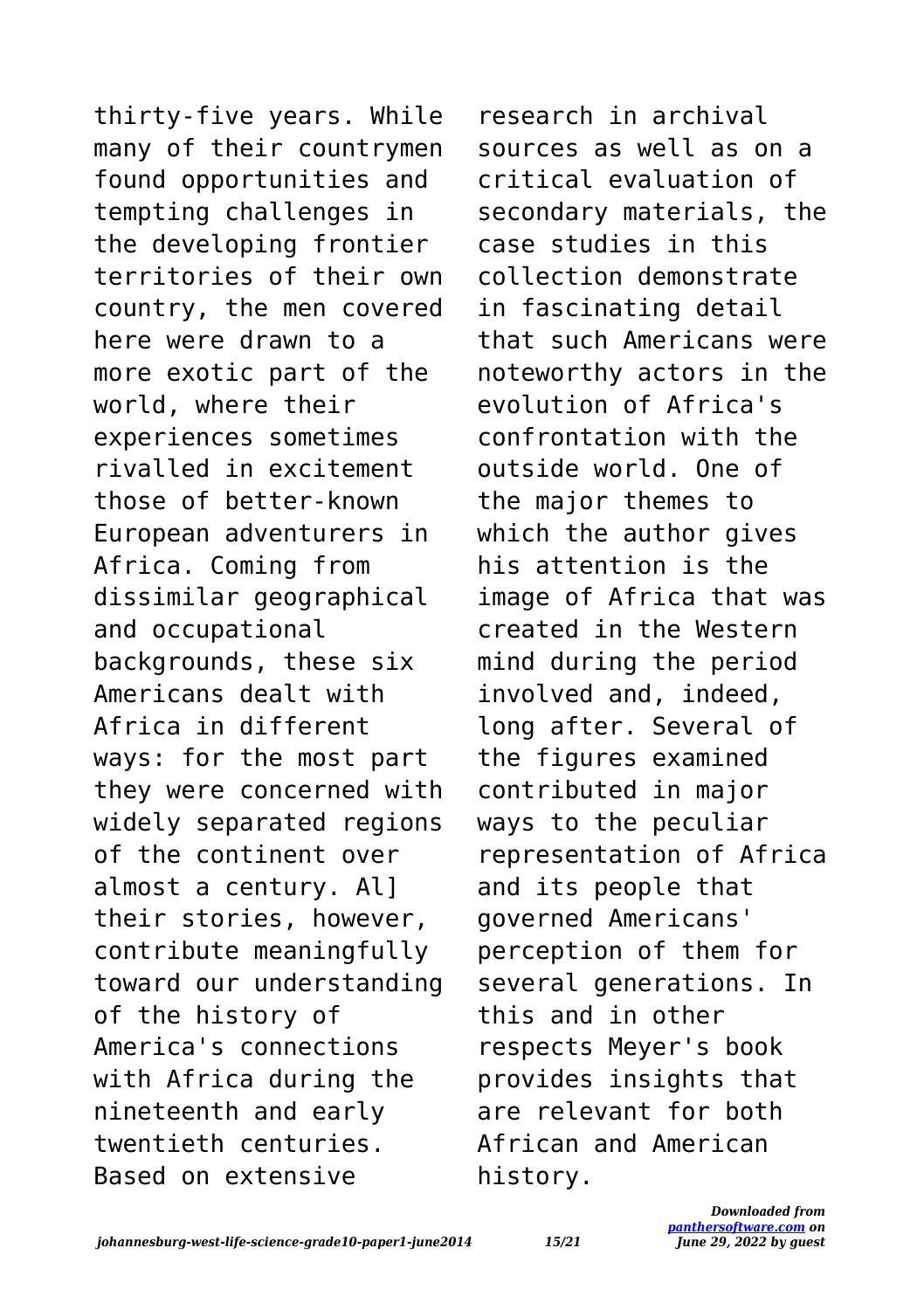**World Investment Report 2020** United Nations Conference on Trade and Development (UNCTAD) 2020-07-15 The 30th edition of the World Investment Report looks at the prospects for foreign direct investment and international production during and beyond the global crisis triggered by the COVID-19 (coronavirus) pandemic. The Report not only projects the immediate impact of the crisis on investment flows, but also assesses how it could affect a long-term structural transformation of international production. The theme chapter of the Report reviews the evolution of international production networks over the past three decades and examines the configuration of these networks today. It then projects likely course

changes for the next decade due to the combined effects of the pandemic and preexisting megatrends, including the new industrial revolution, the sustainability imperative and the retreat of laissez faire policies. The system of international production underpins the economic growth and development prospects of most countries around the world. Governments worldwide will need to adapt their investment and development strategies to a changing international production landscape. At the request of the UN General Assembly, the Report has added a dedicated section on investment in the Sustainable Development Goals, to review global progress and propose possible courses of action.

*Our Common Future* 1990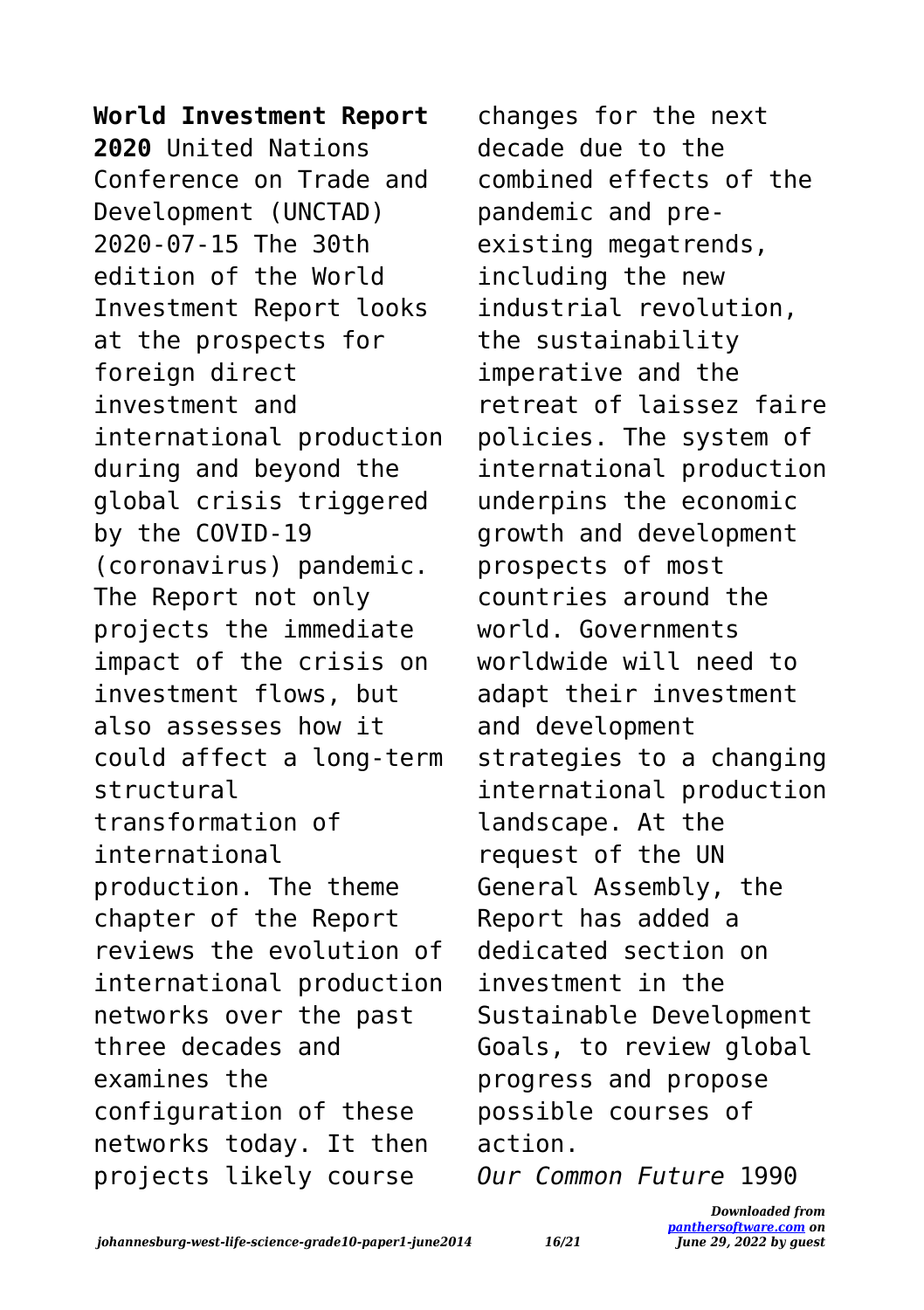## **Inklings: Selected Stories** Dan Jacobson 1973

*Can Anyone Hear Us?.* Deepa Narayan 2000 El libro recoge la voz de mas de 40.000 personas pobres de 50 paises y es la primera parte de la serie denominada la voz de los pobres para este estudio se utilizan metodos participatorios y cualitativos de investigacion y presenta de manera muy directa a traves de la propia voz de las personas pobres, las realidades de su vida. La mayoria considera que esta en peores condiciones y tiene mas inseguridad que antes. **Shaping the future we want** Buckler, Carolee 2014-11-10 *Marine Plastic Debris and Microplastics* United Nations Environment Programme (UNEP) 2016-05-11 This report presents both short- and long-term approaches to

the problem of marine plastic debris and micro plastics. It provides an overview of the latest science and experiences, identifies priority areas of action, and points out areas requiring more research. Improved waste management is urgently needed to reduce the flow of plastic into our oceans. Global Innovation Index 2020 Cornell University 2020-08-13 The Global Innovation Index 2020 provides detailed metrics about the innovation performance of 131 countries and economies around the world. Its 80 indicators explore a broad vision of innovation, including political environment, education, infrastructure and business sophistication. The 2020 edition sheds light on the state of innovation financing by investigating the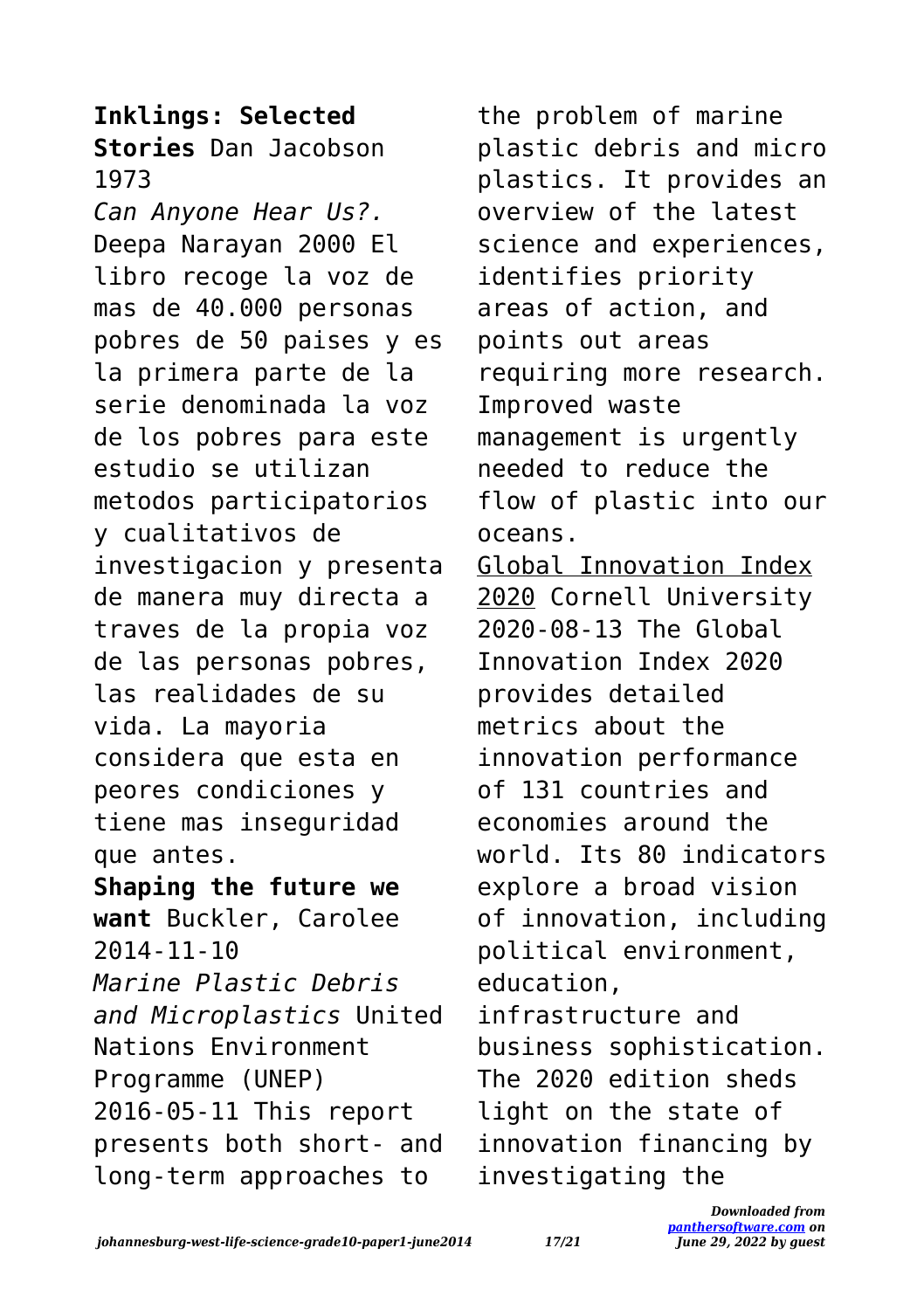evolution of financing mechanisms for entrepreneurs and other innovators, and by pointing to progress and remaining challenges – including in the context of the economic slowdown induced by the coronavirus disease (COVID-19) crisis. *Economic and Management Sciences, Grade 8* Marietjie Barnard 2013-07-11 Study & master economic and management sciences grade 8 has been especially developed by an experienced author team for the Curriculum and Assessment Policy Statement (CAPS). This new and easy-to-use course helps learners to master essential content and skills in economic and management sciences. **Large-class Pedagogy** David J. Hornsby 2013-08-01 I highly recommend this edited collection. It is a timely intervention when universities around the world are facing changes akin to the newspaper industry a decade ago. The authors remind us of the potential power of the lecture and that there does not need to be a trade off between the size of the class and the quality of the delivery... Professor James Arvanitakis 2012 recipient of the Prime Minister?s Teaching and Learning Award, University of Western Sydney, Australia This is the first book of its kind that considers the complex issues of large classes. As such, it makes a very important contribution and provides a deep insight into large class pedagogy from a conceptual and practical perspective. Dr Mandia Menits Massey University, New Zealand If the thought of teaching large classes fills you with dread; if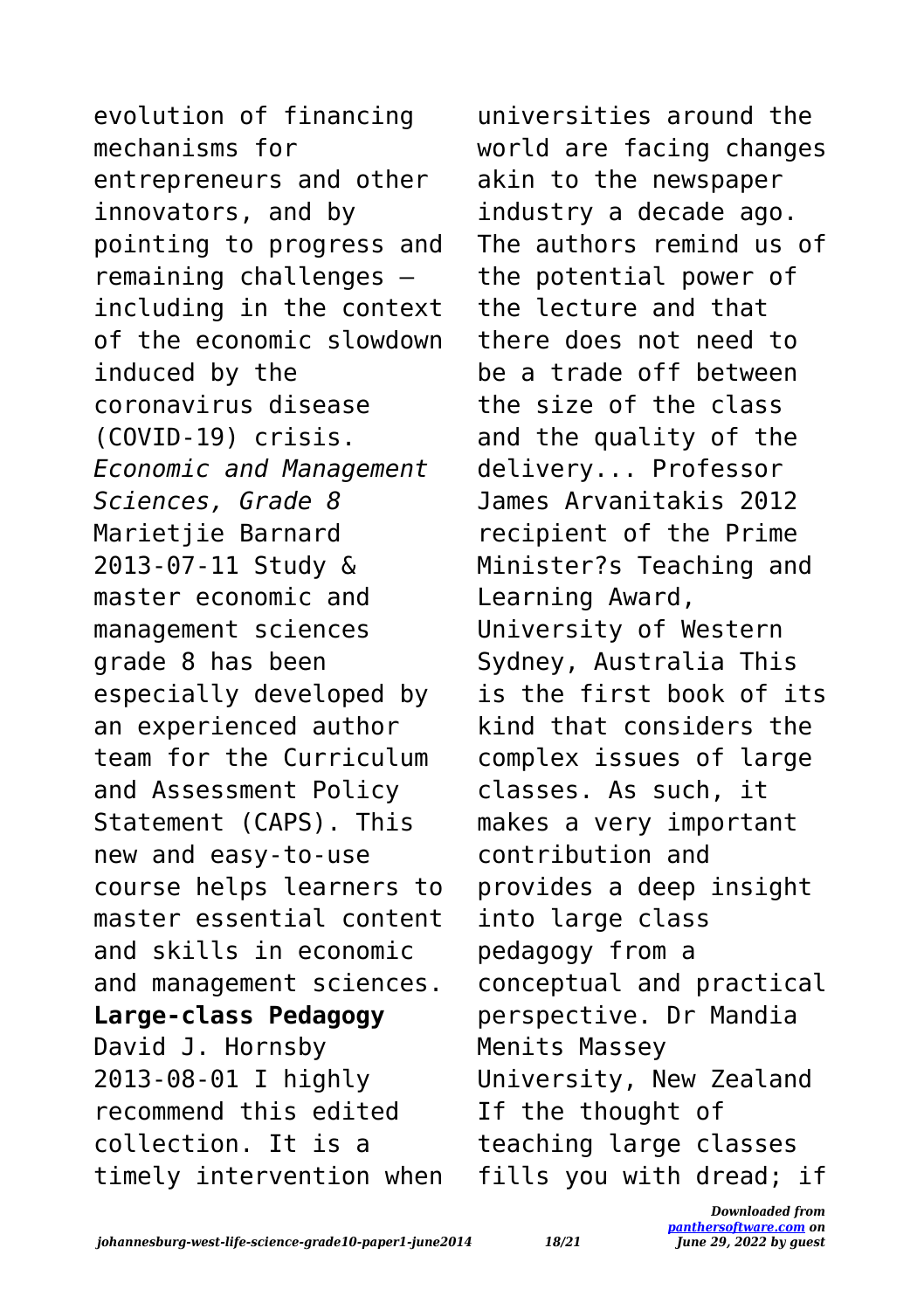you think that pedagogic innovation is impossible in the face of burgeoning student numbers; or if you simply wish to understand more about the dynamics of this increasingly common environment in Higher Education, then this is the book for you. Written by highly experienced academics, it is a valuable (and long overdue!) resource for supporting good practice in the large class context. Dr Jenny Hadingham University of Rochester, New York **Global Health Risk Framework** National Academies of Sciences, Engineering, and Medicine 2016-06-06 Since the 2014 Ebola outbreak many publicand private-sector leaders have seen a need for improved management of global public health emergencies. The effects of the Ebola epidemic go well beyond the three hardest-hit countries and beyond the health sector. Education, child protection, commerce, transportation, and human rights have all suffered. The consequences and lethality of Ebola have increased interest in coordinated global response to infectious threats, many of which could disrupt global health and commerce far more than the recent outbreak. In order to explore the potential for improving international management and response to outbreaks the National Academy of Medicine agreed to manage an international, independent, evidencebased, authoritative, multistakeholder expert commission. As part of this effort, the Institute of Medicine convened four workshops in summer of 2015 to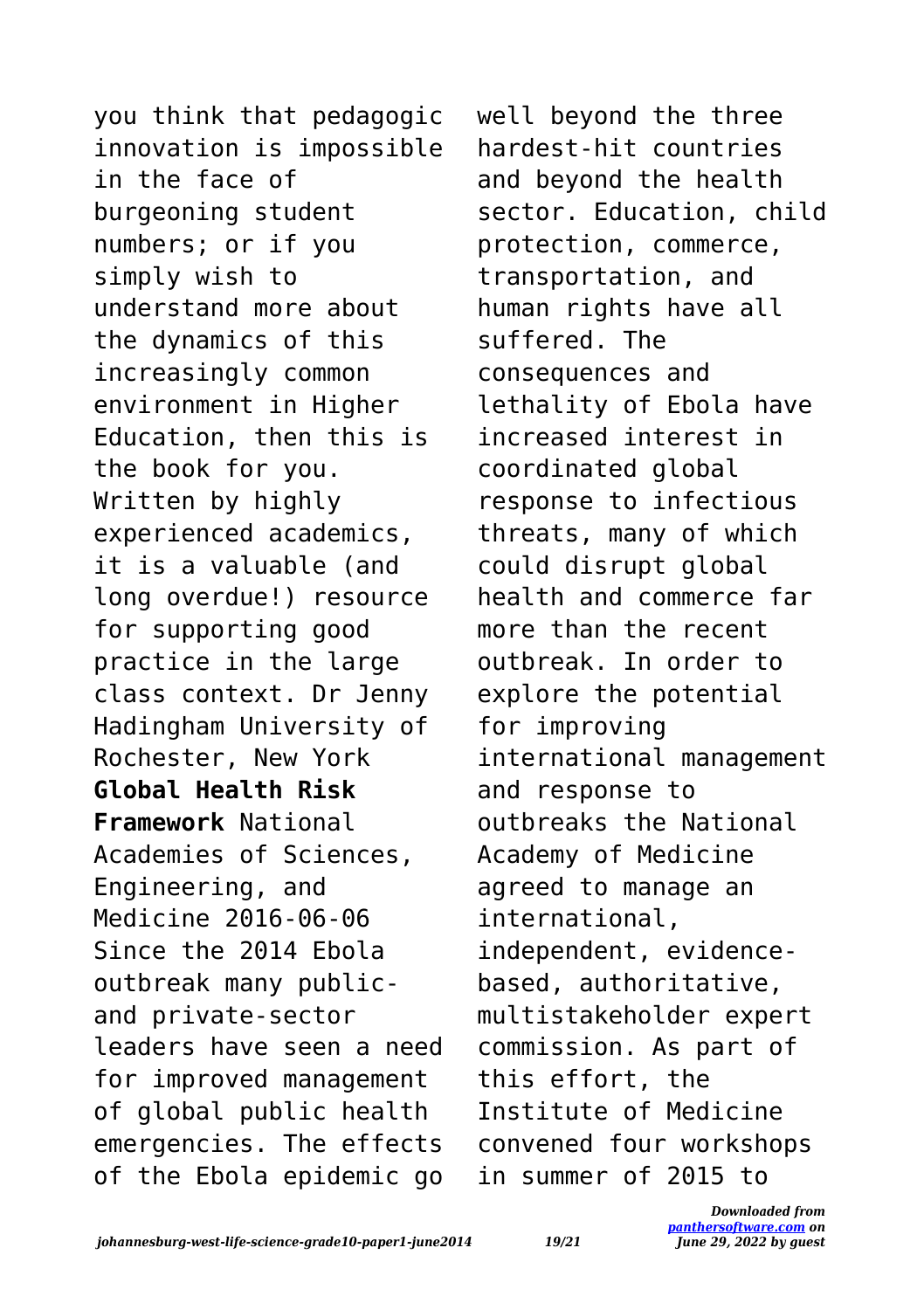inform the commission report. The presentations and discussions from the Workshop on Research and Development of Medical Products are summarized in this report. Disease Control Priorities, Third Edition (Volume 9) Dean T. Jamison 2017-12-06 As the culminating volume in the DCP3 series, volume 9 will provide an overview of DCP3 findings and methods, a summary of messages and substantive lessons to be taken from DCP3, and a further discussion of cross-cutting and synthesizing topics across the first eight volumes. The introductory chapters (1-3) in this volume take as their starting point the elements of the Essential Packages presented in the overview chapters of each volume. First, the chapter on intersectoral policy priorities for health includes fiscal and intersectoral policies and assembles a subset of the population policies and applies strict criteria for a low-income setting in order to propose a "highest-priority" essential package. Second, the chapter on packages of care and delivery platforms for universal health coverage (UHC) includes health sector interventions, primarily clinical and public health services, and uses the same approach to propose a highest priority package of interventions and policies that meet similar criteria, provides cost estimates, and describes a pathway to UHC. **Dictionary Catalog of the Schomburg Collection**

**of Negro Literature & History** Schomburg Collection of Negro